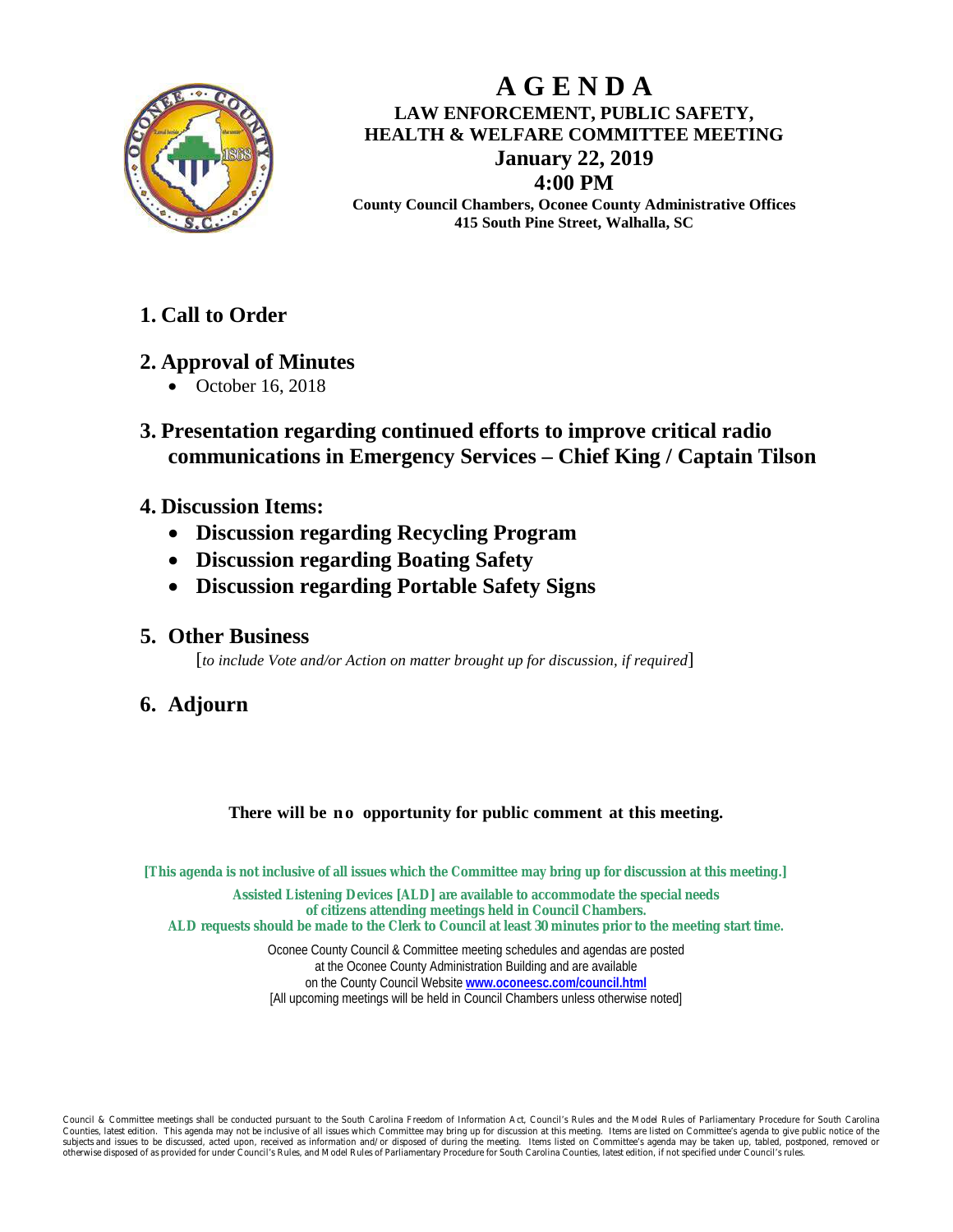

**Oconee County Administrative Offices** 415 South Pine Street Walhalla, SC 29691

Phone: 864-718-1023 Fax: 864 718-1024

E-mail: ksmith@oconeesc.com

> **John Elliott Chair Pro Tem** District I

Wayne McCall District II

Paul A. Cain Vice Chair District III

Julian Davis, III Chairman District IV

J. Glenn Hart District V





The Oconee County Council will meet in 2019 on the first and third Tuesday of each month with the following exceptions:

- January meetings will be held on the second and fourth Tuesday;
- July, August, & November meetings, which will be only on the third Tuesday of each of the three months:
- April meetings will be held on the first and fourth Tuesday.

All Council meetings, unless otherwise noted, are held in Council Chambers, Oconee County Administrative Offices, 415 South Pine Street, Walhalla, South Carolina.

Oconee County Council will also hold a Planning Retreat from 2:00 p.m. to 5:00 p.m. on Wednesday, February 27, 2019 in Council Chambers to establish short and long term goals.

Oconee County Council will also meet on Tuesday, January 7, 2020 in Council Chambers at which point they will establish their 2020 Council and Committee meeting schedules.

Oconee County Council will also have a joint workshop with the Oconee County Planning Commission on Thursday, January 17, 2019 in Council Chambers for the purpose of discussing the comprehensive plan.

Additional Council meetings, workshops, and/or committee meetings may be added throughout the year as needed.

Oconee County Council Committees will meet in 2019 prior to County Council meetings on the following dates/times in Council Chambers located at 415 South Pine Street, Walhalla, South Carolina unless otherwise advertised.

The Law Enforcement, Public Safety, Health, & Welfare Committee at 4 p.m. on the following dates: January 22, March 19, June 18, & September 17, 2019.

The Transportation Committee at 4:30 p.m. on the following dates: February 19, May 7, July 16, & October 1, 2019.

The Real Estate, Facilities, & Land Management Committee at 4:30 p.m. on the following dates: March 5, June 4, September 3, & November 19, 2019.

The Budget, Finance, & Administration Committee at 4:30 p.m. on the following dates: April 2, April 9, April 23, May 7, May 21, & June 4, 2019.

The Planning & Economic Development Committee at 4:30 p.m. on the following dates: March 5, June 4, September 3, & November 19, 2019.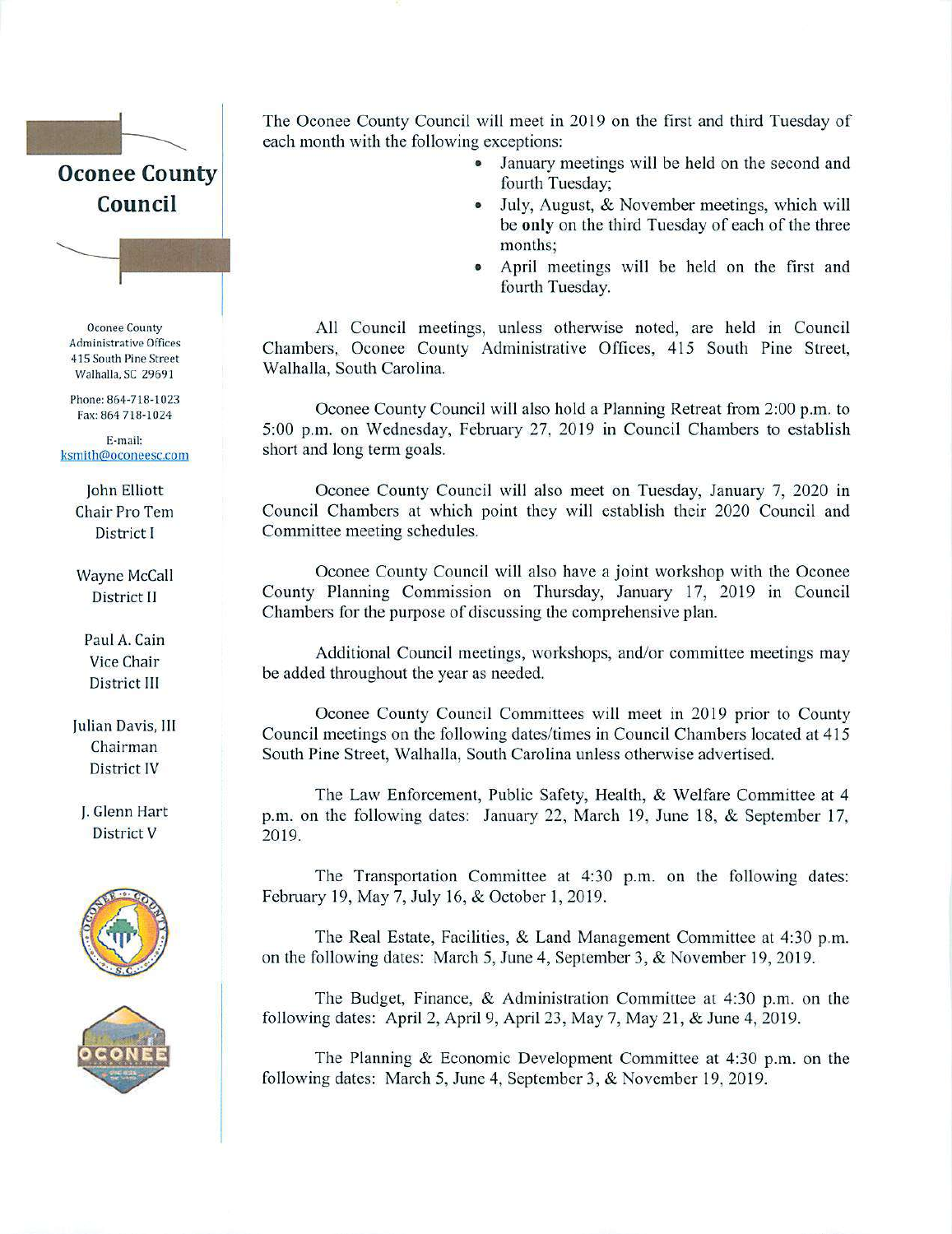#### **Katie Smith**

From: Sent: To: Subject: Katie Smith Friday, January 11, 2019 12:21 PM 'classadmgr@upstatetoday.com' RE: Classified Ad# 26231 Confirmation

Looks good; thanks!

Katie D. Smith Clerk to Council 415 S. Pine Street Walhalla, SC 29691 864-718-1023 864-718-1024 [fax]

From: classadmqr@upstatetoday.com [mailto:classadmqr@upstatetoday.com] Sent: Friday, January 11, 2019 12:04 PM To: Katie Smith Subject: Classified Ad# 26231 Confirmation

Please let me know if you approve this ad to run in the legal section of tomorrows edition of The Journal. If approval is not received, this ad will not be released for publication. Thank you, Kelsie Beebe

# **Oconee Publishing** dba THE JOURNAL

# **Classified Advertisi**

**OCONEE COUNTY COUNCIL 415 S PINE ST** WALHALLA, SC 29691

Acct#:63488 Ad#:26231 Phone#:864-718-1023 Date:01/11/2019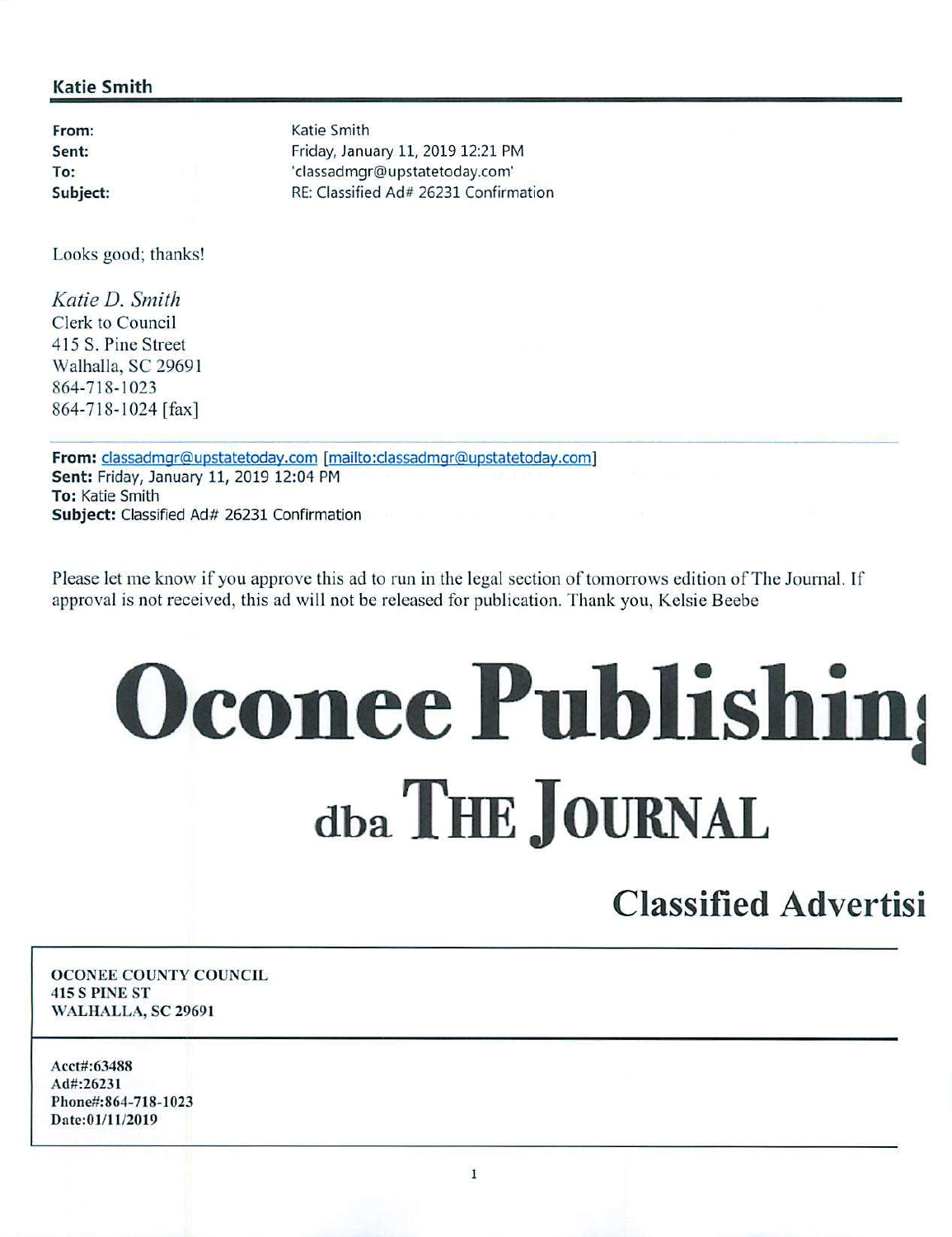| Salesperson: KBEEBE | <b>Classification: Legals</b> | Ad Size: 1.0 x 7.000 |
|---------------------|-------------------------------|----------------------|
|---------------------|-------------------------------|----------------------|

#### **Advertisement Information:**

| <b>Description</b>   | <b>Start</b>          | <b>Stop</b> | Ins. | Cost/Day | Total |
|----------------------|-----------------------|-------------|------|----------|-------|
| The Journal          | 01/12/2019 01/12/2019 |             |      | 89.95    | 89.95 |
| <b>Affidavit Fee</b> |                       |             |      |          | 5.00  |

| <b>Payment Information:</b> |        |                       |       |
|-----------------------------|--------|-----------------------|-------|
| Date:                       | Order# | <b>Type</b>           |       |
| 01/11/2019                  | 26231  | <b>BILLED ACCOUNT</b> |       |
|                             |        |                       | ----- |

Total Amount: 94.95

**Amount Due: 94.95** 

#### Comments: NOTICE OF MEETING SCHEDULE AND EXCEPTIONS FOR 2019

Attention: Please return the top portion of this invoice with your payment including account and ad number.

Ad Copy